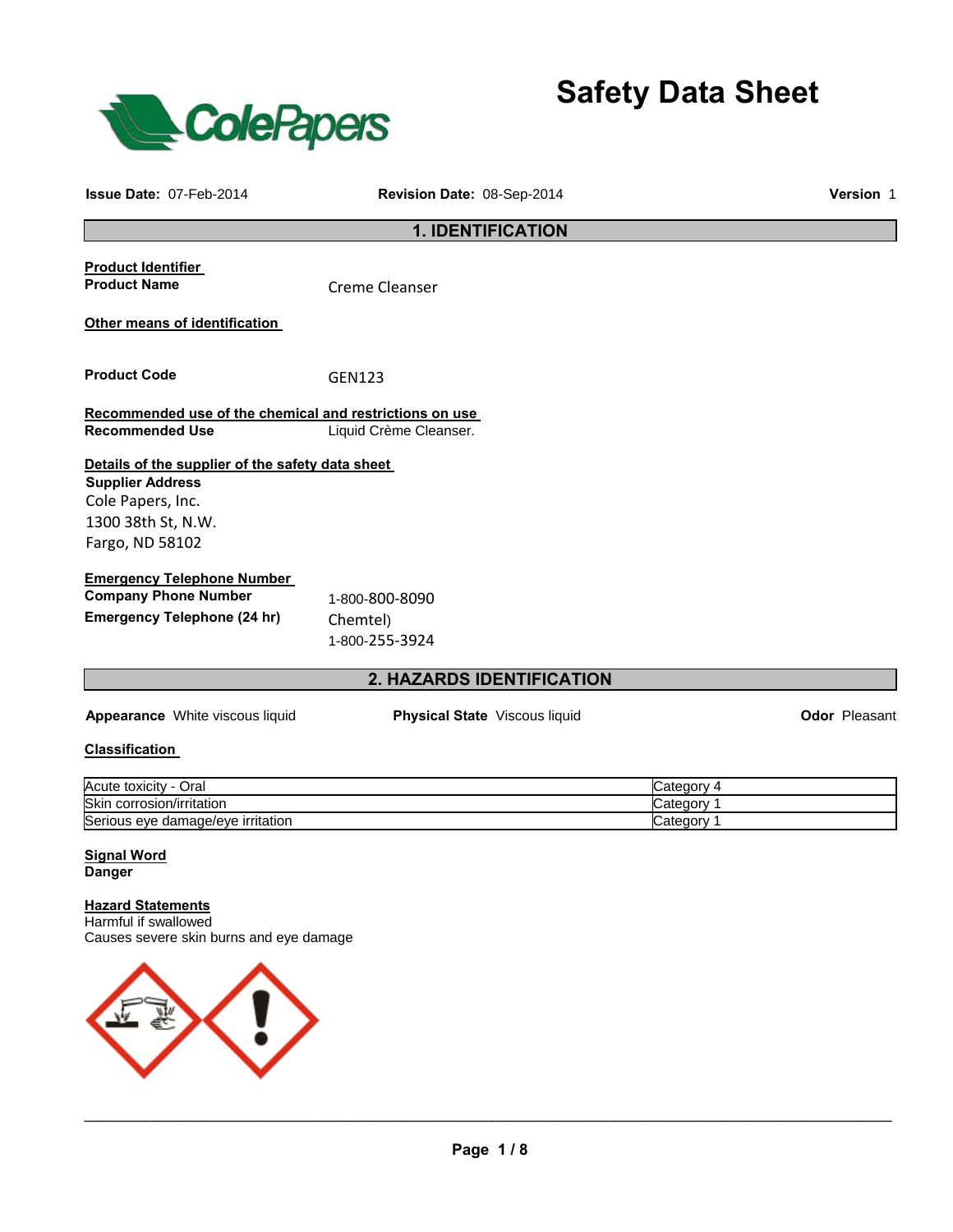# **Precautionary Statements - Prevention**

Wash face, hands and any exposed skin thoroughly after handling Do not eat, drink or smoke when using this product Do not breathe dust/fume/gas/mist/vapors/spray Wear protective gloves/protective clothing/eye protection/face protection

#### **Precautionary Statements - Response**

Immediately call a poison center or doctor/physician IF IN EYES: Rinse cautiously with water for several minutes. Remove contact lenses, if present and easy to do. Continue rinsing Immediately call a poison center or doctor/physician IF ON SKIN (or hair): Remove/Take off immediately all contaminated clothing. Rinse skin with water/shower Wash contaminated clothing before reuse IF INHALED: Remove victim to fresh air and keep at rest in a position comfortable for breathing Immediately call a poison center or doctor/physician IF SWALLOWED: Call a POISON CENTER or doctor/physician if you feel unwell Rinse mouth Do not induce vomiting

 $\_$  ,  $\_$  ,  $\_$  ,  $\_$  ,  $\_$  ,  $\_$  ,  $\_$  ,  $\_$  ,  $\_$  ,  $\_$  ,  $\_$  ,  $\_$  ,  $\_$  ,  $\_$  ,  $\_$  ,  $\_$  ,  $\_$  ,  $\_$  ,  $\_$  ,  $\_$  ,  $\_$  ,  $\_$  ,  $\_$  ,  $\_$  ,  $\_$  ,  $\_$  ,  $\_$  ,  $\_$  ,  $\_$  ,  $\_$  ,  $\_$  ,  $\_$  ,  $\_$  ,  $\_$  ,  $\_$  ,  $\_$  ,  $\_$  ,

# **Precautionary Statements - Storage**

Store locked up

#### **Precautionary Statements - Disposal**

Dispose of contents/container to an approved waste disposal plant

#### **Other Hazards**

Toxic to aquatic life with long lasting effects

# **3. COMPOSITION/INFORMATION ON INGREDIENTS**

| <b>Chemical Name</b> | <b>CAS No</b>      | Weight-% |
|----------------------|--------------------|----------|
| $r$ rade.<br>Secret  | <b>Proprietary</b> | 30-35    |
| rade<br>Secret       | Proprietary        | ∼~       |

\*\*If Chemical Name/CAS No is "proprietary" and/or Weight-% is listed as a range, the specific chemical identity and/or percentage of composition has been withheld as a trade secret.\*\*

# **4. FIRST-AID MEASURES**

#### **First Aid Measures**

| <b>Eye Contact</b>  | IF IN EYES: Rinse cautiously with water for several minutes. Remove contact lenses, if<br>present and easy to do. Continue rinsing. Immediately call a poison center or<br>doctor/physician.              |
|---------------------|-----------------------------------------------------------------------------------------------------------------------------------------------------------------------------------------------------------|
| <b>Skin Contact</b> | IF ON SKIN (or hair): Remove/Take off immediately all contaminated clothing. Rinse skin<br>with water/shower. Wash contaminated clothing before reuse. If irritation persists, seek<br>medical attention. |
| Inhalation          | IF INHALED: Remove victim to fresh air and keep at rest in a position comfortable for<br>breathing. Immediately call a poison center or doctor/physician.                                                 |
| Ingestion           | IF SWALLOWED: Call a POISON CENTER or doctor/physician if you feel unwell. Rinse<br>mouth. Do not induce vomiting.                                                                                        |

#### **Most important symptoms and effects**

| <b>Symptoms</b> | Causes severe skin burns and eye damage. Inhalation may cause respiratory tract |
|-----------------|---------------------------------------------------------------------------------|
|                 | irritation.                                                                     |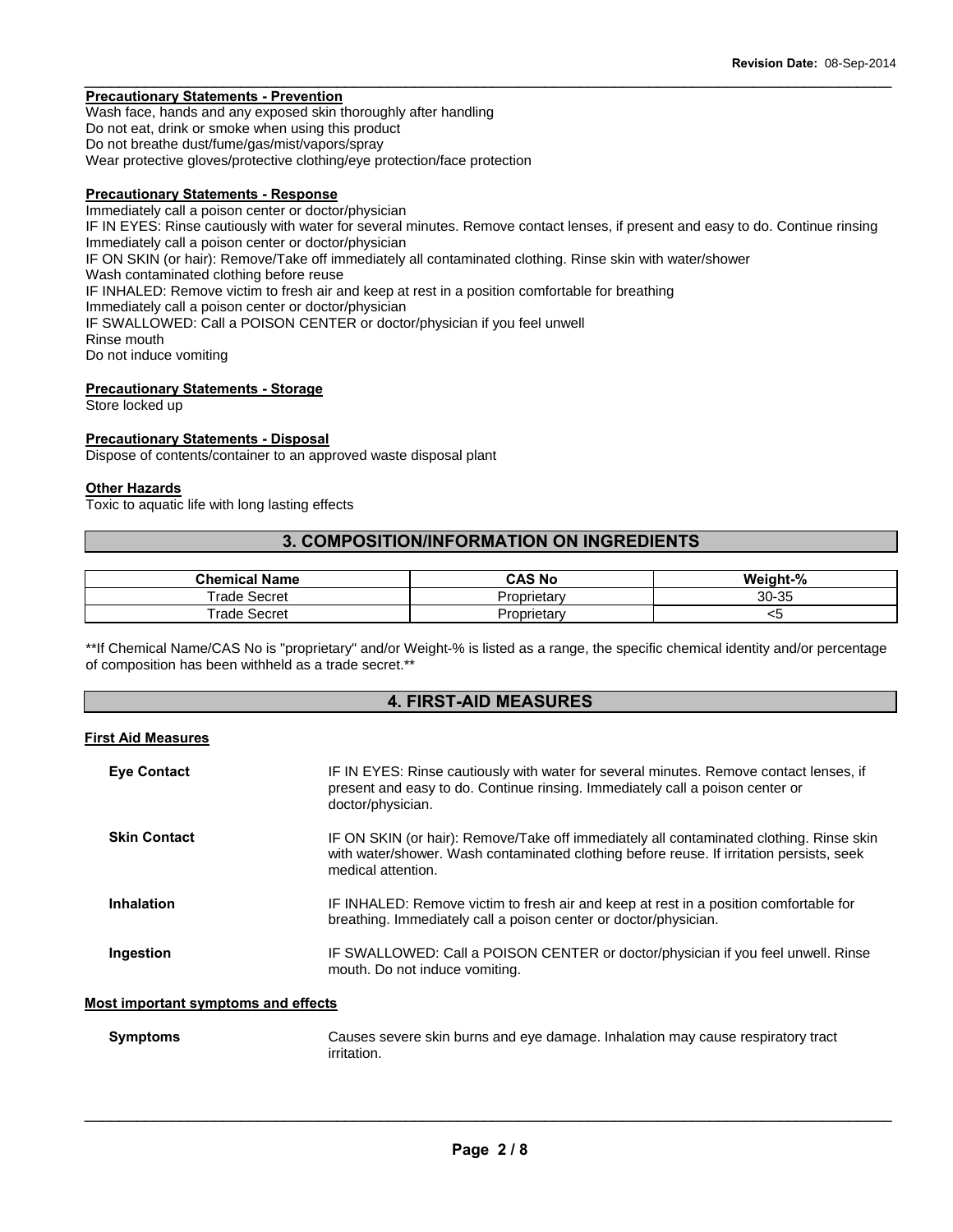## **Indication of any immediate medical attention and special treatment needed**

**Notes to Physician**  Treat symptomatically.

# **5. FIRE-FIGHTING MEASURES**

 $\_$  ,  $\_$  ,  $\_$  ,  $\_$  ,  $\_$  ,  $\_$  ,  $\_$  ,  $\_$  ,  $\_$  ,  $\_$  ,  $\_$  ,  $\_$  ,  $\_$  ,  $\_$  ,  $\_$  ,  $\_$  ,  $\_$  ,  $\_$  ,  $\_$  ,  $\_$  ,  $\_$  ,  $\_$  ,  $\_$  ,  $\_$  ,  $\_$  ,  $\_$  ,  $\_$  ,  $\_$  ,  $\_$  ,  $\_$  ,  $\_$  ,  $\_$  ,  $\_$  ,  $\_$  ,  $\_$  ,  $\_$  ,  $\_$  ,

#### **Suitable Extinguishing Media**

Use extinguishing measures that are appropriate to local circumstances and the surrounding environment.

**Unsuitable Extinguishing Media** Not determined.

#### **Specific Hazards Arising from the Chemical**

Product is not flammable.

#### **Protective equipment and precautions for firefighters**

As in any fire, wear self-contained breathing apparatus pressure-demand, MSHA/NIOSH (approved or equivalent) and full protective gear.

# **6. ACCIDENTAL RELEASE MEASURES**

#### **Personal precautions, protective equipment and emergency procedures**

| <b>Personal Precautions</b>      | Use personal protective equipment as required.                                                                                                                      |  |
|----------------------------------|---------------------------------------------------------------------------------------------------------------------------------------------------------------------|--|
| <b>Environmental Precautions</b> | Prevent from entering into soil, ditches, sewers, waterways and/or groundwater. See<br>Section 12, Ecological Information. See Section 13: DISPOSAL CONSIDERATIONS. |  |

#### **Methods and material for containment and cleaning up**

| <b>Methods for Containment</b> | Prevent further leakage or spillage if safe to do so.                                                         |  |
|--------------------------------|---------------------------------------------------------------------------------------------------------------|--|
| <b>Methods for Clean-Up</b>    | Flood area with water and then mop up. Dispose of in accordance with federal, state and<br>local regulations. |  |

# **7. HANDLING AND STORAGE**

#### **Precautions for safe handling**

**Advice on Safe Handling** Handle in accordance with good industrial hygiene and safety practice. Avoid contact with skin, eyes or clothing. Wash face, hands, and any exposed skin thoroughly after handling. Do not eat, drink or smoke when using this product. Do not breathe dust/fume/gas/mist/vapors/spray. Wear protective gloves/protective clothing and eye/face protection. Do not destroy or deface the label.

#### **Conditions for safe storage, including any incompatibilities**

| <b>Storage Conditions</b> | Keep container tightly closed and store in a cool, dry and well-ventilated place. Store<br>containers upright. Store locked up. |
|---------------------------|---------------------------------------------------------------------------------------------------------------------------------|
| Incompatible Materials    | Oxidizing agents. Alkaline materials.                                                                                           |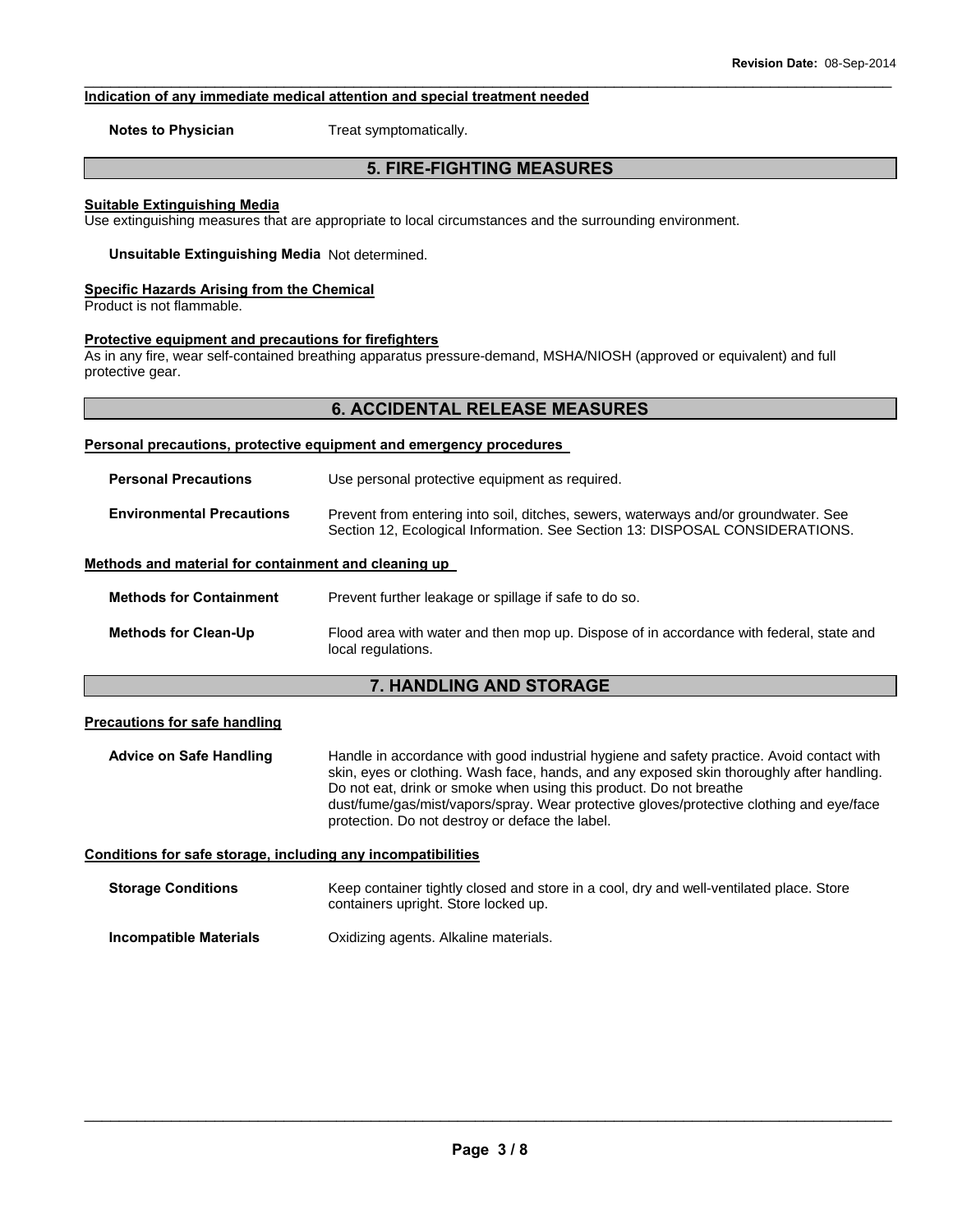# $\_$  ,  $\_$  ,  $\_$  ,  $\_$  ,  $\_$  ,  $\_$  ,  $\_$  ,  $\_$  ,  $\_$  ,  $\_$  ,  $\_$  ,  $\_$  ,  $\_$  ,  $\_$  ,  $\_$  ,  $\_$  ,  $\_$  ,  $\_$  ,  $\_$  ,  $\_$  ,  $\_$  ,  $\_$  ,  $\_$  ,  $\_$  ,  $\_$  ,  $\_$  ,  $\_$  ,  $\_$  ,  $\_$  ,  $\_$  ,  $\_$  ,  $\_$  ,  $\_$  ,  $\_$  ,  $\_$  ,  $\_$  ,  $\_$  , **8. EXPOSURE CONTROLS/PERSONAL PROTECTION**

# **Exposure Guidelines**

| <b>Chemical Name</b> | <b>ACGIH TLV</b>                                      | <b>OSHA PEL</b>                                                                                                                                                                                                                              | <b>NIOSH IDLH</b>                                                                 |
|----------------------|-------------------------------------------------------|----------------------------------------------------------------------------------------------------------------------------------------------------------------------------------------------------------------------------------------------|-----------------------------------------------------------------------------------|
| <b>Trade Secret</b>  | TWA: $0.025$ mg/m <sup>3</sup> respirable<br>fraction | (vacated) TWA: $0.1 \text{ mg/m}^3$<br>respirable dust<br>$(30)/(%SiO2 + 2)$ mg/m <sup>3</sup> TWA<br>total dust<br>$(250)/(%SiO2 + 5)$ mppcf TWA<br>respirable fraction<br>$(10)/($ %SiO2 + 2) mg/m <sup>3</sup> TWA<br>respirable fraction | IDLH: 50 $mg/m3$ respirable dust<br>TWA: $0.05 \text{ mg/m}^3$ respirable<br>dust |

# **Appropriate engineering controls**

| <b>Engineering Controls</b>     | Ensure adequate ventilation, especially in confined areas. Eyewash stations. Showers. |
|---------------------------------|---------------------------------------------------------------------------------------|
|                                 | Individual protection measures, such as personal protective equipment                 |
| <b>Eve/Face Protection</b>      | Wear eye/face protection. Goggles.                                                    |
| <b>Skin and Body Protection</b> | Rubber gloves. Suitable protective clothing.                                          |
| <b>Respiratory Protection</b>   | Ensure adequate ventilation, especially in confined areas.                            |

**General Hygiene Considerations** Handle in accordance with good industrial hygiene and safety practice.

# **9. PHYSICAL AND CHEMICAL PROPERTIES**

# **Information on basic physical and chemical properties**

| <b>Physical State</b><br>Appearance<br>Color                                                                                                                                                                                                                                                                                                                                                                                                                                                                                                                                                                                          | Viscous liquid<br>White viscous liquid<br>White                                                                                                                                                                                                                                                                                                                             | Odor<br><b>Odor Threshold</b>   | Pleasant<br>Not determined |
|---------------------------------------------------------------------------------------------------------------------------------------------------------------------------------------------------------------------------------------------------------------------------------------------------------------------------------------------------------------------------------------------------------------------------------------------------------------------------------------------------------------------------------------------------------------------------------------------------------------------------------------|-----------------------------------------------------------------------------------------------------------------------------------------------------------------------------------------------------------------------------------------------------------------------------------------------------------------------------------------------------------------------------|---------------------------------|----------------------------|
| <b>Property</b><br>pH<br><b>Melting Point/Freezing Point</b><br><b>Boiling Point/Boiling Range</b><br><b>Flash Point</b><br><b>Evaporation Rate</b><br><b>Flammability (Solid, Gas)</b><br><b>Upper Flammability Limits</b><br><b>Lower Flammability Limit</b><br><b>Vapor Pressure</b><br><b>Vapor Density</b><br><b>Specific Gravity</b><br><b>Water Solubility</b><br>Solubility in other solvents<br><b>Partition Coefficient</b><br><b>Auto-ignition Temperature</b><br><b>Decomposition Temperature</b><br><b>Kinematic Viscosity</b><br><b>Dynamic Viscosity</b><br><b>Explosive Properties</b><br><b>Oxidizing Properties</b> | Values<br>1.6<br>Not Applicable<br>Not determined<br>None (will not burn)<br>Not determined<br>Liquid-Not Applicable<br>Not determined<br>Not determined<br>Not Applicable<br>Not determined<br>1.275<br>Completely soluble<br>Not determined<br>Not determined<br>Not determined<br>Not determined<br>Not determined<br>Not determined<br>Not determined<br>Not determined | Remarks • Method<br>$(1=Water)$ |                            |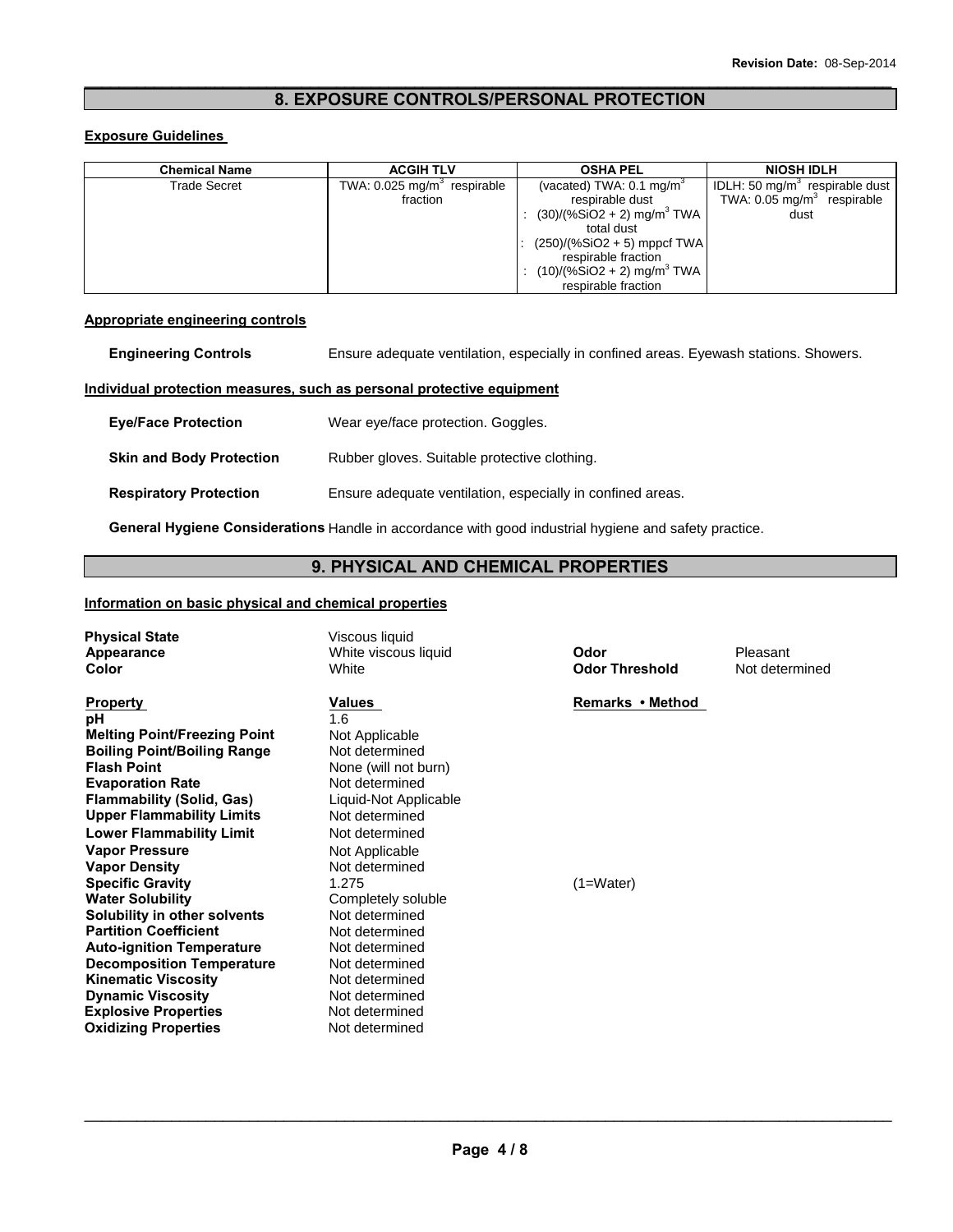# $\_$  ,  $\_$  ,  $\_$  ,  $\_$  ,  $\_$  ,  $\_$  ,  $\_$  ,  $\_$  ,  $\_$  ,  $\_$  ,  $\_$  ,  $\_$  ,  $\_$  ,  $\_$  ,  $\_$  ,  $\_$  ,  $\_$  ,  $\_$  ,  $\_$  ,  $\_$  ,  $\_$  ,  $\_$  ,  $\_$  ,  $\_$  ,  $\_$  ,  $\_$  ,  $\_$  ,  $\_$  ,  $\_$  ,  $\_$  ,  $\_$  ,  $\_$  ,  $\_$  ,  $\_$  ,  $\_$  ,  $\_$  ,  $\_$  , **10. STABILITY AND REACTIVITY**

#### **Reactivity**

Not reactive under normal conditions.

#### **Chemical Stability**

Stable under recommended storage conditions.

# **Possibility of Hazardous Reactions**

None under normal processing.

#### **Conditions to Avoid**

Keep out of reach of children.

# **Incompatible Materials**

Oxidizing agents. Alkaline materials.

# **Hazardous Decomposition Products**

None known based on information supplied.

# **11. TOXICOLOGICAL INFORMATION**

# **Information on likely routes of exposure**

| <b>Product Information</b> |                                  |
|----------------------------|----------------------------------|
| <b>Eve Contact</b>         | Causes severe eye damage.        |
| <b>Skin Contact</b>        | Causes severe skin burns.        |
| <b>Inhalation</b>          | Avoid breathing vapors or mists. |
| Ingestion                  | Harmful if swallowed.            |

# **Component Information**

| <b>Chemical Name</b> | Oral LD50             | <b>Dermal LD50</b>                           | <b>Inhalation LC50</b> |
|----------------------|-----------------------|----------------------------------------------|------------------------|
| <b>Trade Secret</b>  | $= 500$ mg/kg (Rat)   |                                              |                        |
| <b>Trade Secret</b>  | $= 20000$ mg/kg (Rat) | $= 20800$ mg/kg (Rabbit)                     |                        |
| <b>Trade Secret</b>  | $= 500$ mg/kg (Rat)   |                                              |                        |
| <b>Trade Secret</b>  | $= 887$ mg/kg (Rat)   | $= 2500$ mg/kg (Rat) > 5000 mg/kg<br>Rabbit) | -                      |
| <b>Trade Secret</b>  | $= 2$ g/kg (Rat)      |                                              |                        |

# **Information on physical, chemical and toxicological effects**

**Symptoms** Please see section 4 of this SDS for symptoms.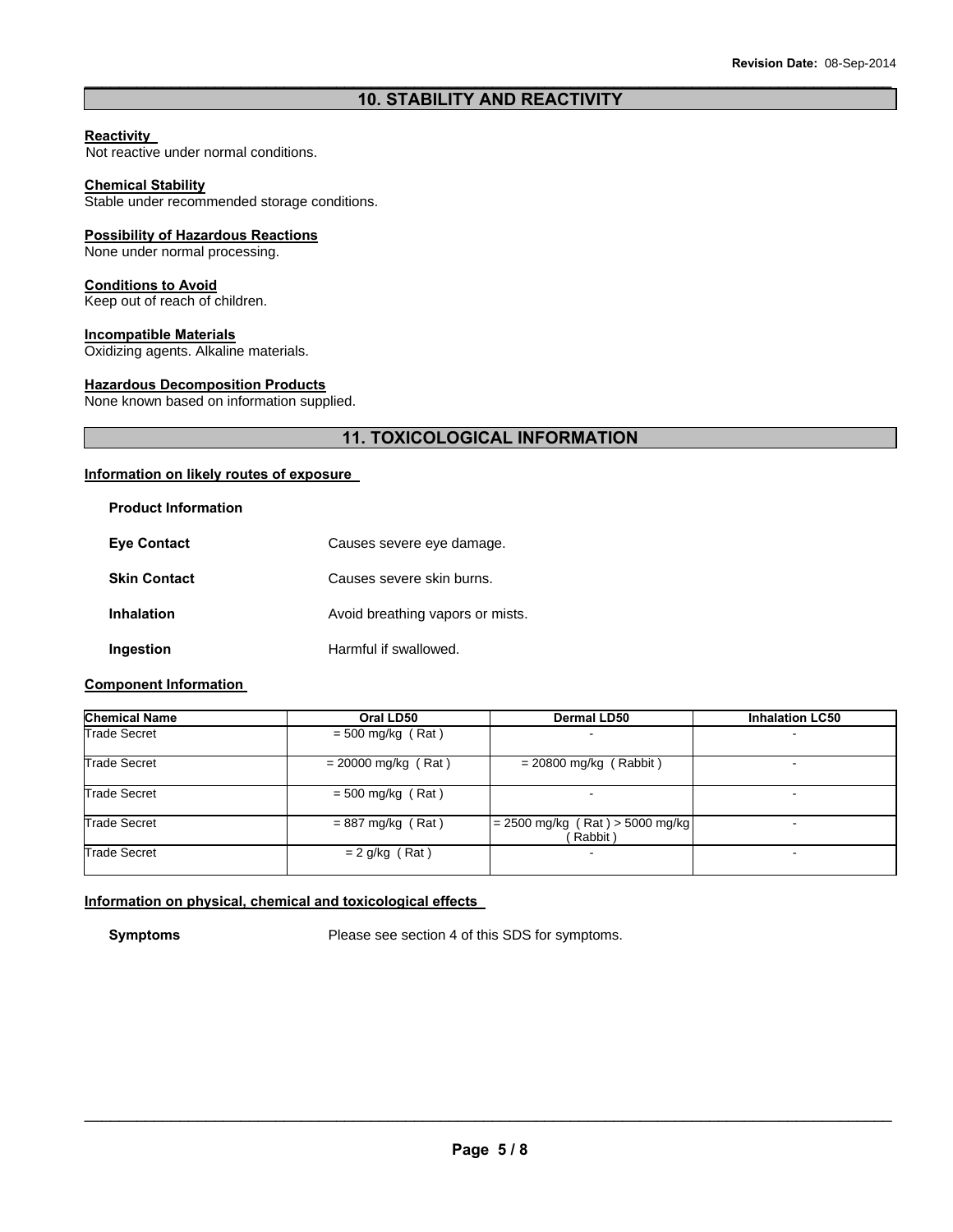# **Delayed and immediate effects as well as chronic effects from short and long-term exposure**

**Carcinogenicity Crystalline Silica is considered to be a human carcinogen when in respirable form (dust /** powder).

| <b>Chemical Name</b>                     | <b>ACGIH</b> | <b>IARC</b> | <b>NTP</b><br>. | <b>OSHA</b> |
|------------------------------------------|--------------|-------------|-----------------|-------------|
| $\overline{\phantom{0}}$<br>Frade Secret | -<br>∼       | Group       | Known           |             |
|                                          |              |             |                 |             |

 $\_$  ,  $\_$  ,  $\_$  ,  $\_$  ,  $\_$  ,  $\_$  ,  $\_$  ,  $\_$  ,  $\_$  ,  $\_$  ,  $\_$  ,  $\_$  ,  $\_$  ,  $\_$  ,  $\_$  ,  $\_$  ,  $\_$  ,  $\_$  ,  $\_$  ,  $\_$  ,  $\_$  ,  $\_$  ,  $\_$  ,  $\_$  ,  $\_$  ,  $\_$  ,  $\_$  ,  $\_$  ,  $\_$  ,  $\_$  ,  $\_$  ,  $\_$  ,  $\_$  ,  $\_$  ,  $\_$  ,  $\_$  ,  $\_$  ,

#### **Legend**

*ACGIH (American Conference of Governmental Industrial Hygienists) A2 - Suspected Human Carcinogen IARC (International Agency for Research on Cancer) Group 1 - Carcinogenic to Humans NTP (National Toxicology Program) Known - Known Carcinogen OSHA (Occupational Safety and Health Administration of the US Department of Labor) X - Present* 

# **Numerical measures of toxicity**

Not determined

# **12. ECOLOGICAL INFORMATION**

#### **Ecotoxicity**

Toxic to aquatic life with long lasting effects.

#### **Component Information**

| <b>Chemical Name</b> | Algae/aquatic plants                                        | <b>Fish</b>                                                                                                                                                                                                       | <b>Toxicity to</b><br>microorganisms | <b>Crustacea</b>                                                                              |
|----------------------|-------------------------------------------------------------|-------------------------------------------------------------------------------------------------------------------------------------------------------------------------------------------------------------------|--------------------------------------|-----------------------------------------------------------------------------------------------|
| <b>Trade Secret</b>  | 19000: 96 h<br>Pseudokirchneriella<br>subcapitata mg/L EC50 | 51600: 96 h Oncorhynchus<br>mykiss mg/L LC50 static 41 -<br>47: 96 h Oncorhynchus<br>mykiss mL/L LC50 static<br>51400: 96 h Pimephales<br>promelas mg/L LC50 static<br>710: 96 h Pimephales<br>promelas mg/L LC50 |                                      | 10000: 24 h Daphnia magna<br>mg/L EC50 1000: 48 h<br>Daphnia magna mg/L EC50<br><b>Static</b> |
| Trade Secret         | 29: 96 h Pseudokirchneriella<br>subcapitata mg/L EC50       | 10.8: 96 h Oncorhynchus<br>mykiss mg/L LC50 static 3.5<br>- 10: 96 h Brachydanio rerio<br>mg/L LC50 static                                                                                                        |                                      | 5.88: 48 h Daphnia magna<br>mg/L EC50                                                         |
| <b>Trade Secret</b>  |                                                             |                                                                                                                                                                                                                   |                                      | 50: 24 h Daphnia magna<br>mg/L EC50                                                           |

#### **Persistence/Degradability**

Not determined.

#### **Bioaccumulation**

Not determined.

**Mobility** Not determined

#### **Other Adverse Effects**

Not determined

# \_\_\_\_\_\_\_\_\_\_\_\_\_\_\_\_\_\_\_\_\_\_\_\_\_\_\_\_\_\_\_\_\_\_\_\_\_\_\_\_\_\_\_\_\_\_\_\_\_\_\_\_\_\_\_\_\_\_\_\_\_\_\_\_\_\_\_\_\_\_\_\_\_\_\_\_\_\_\_\_\_\_\_\_\_\_\_\_\_\_\_\_\_ **13. DISPOSAL CONSIDERATIONS**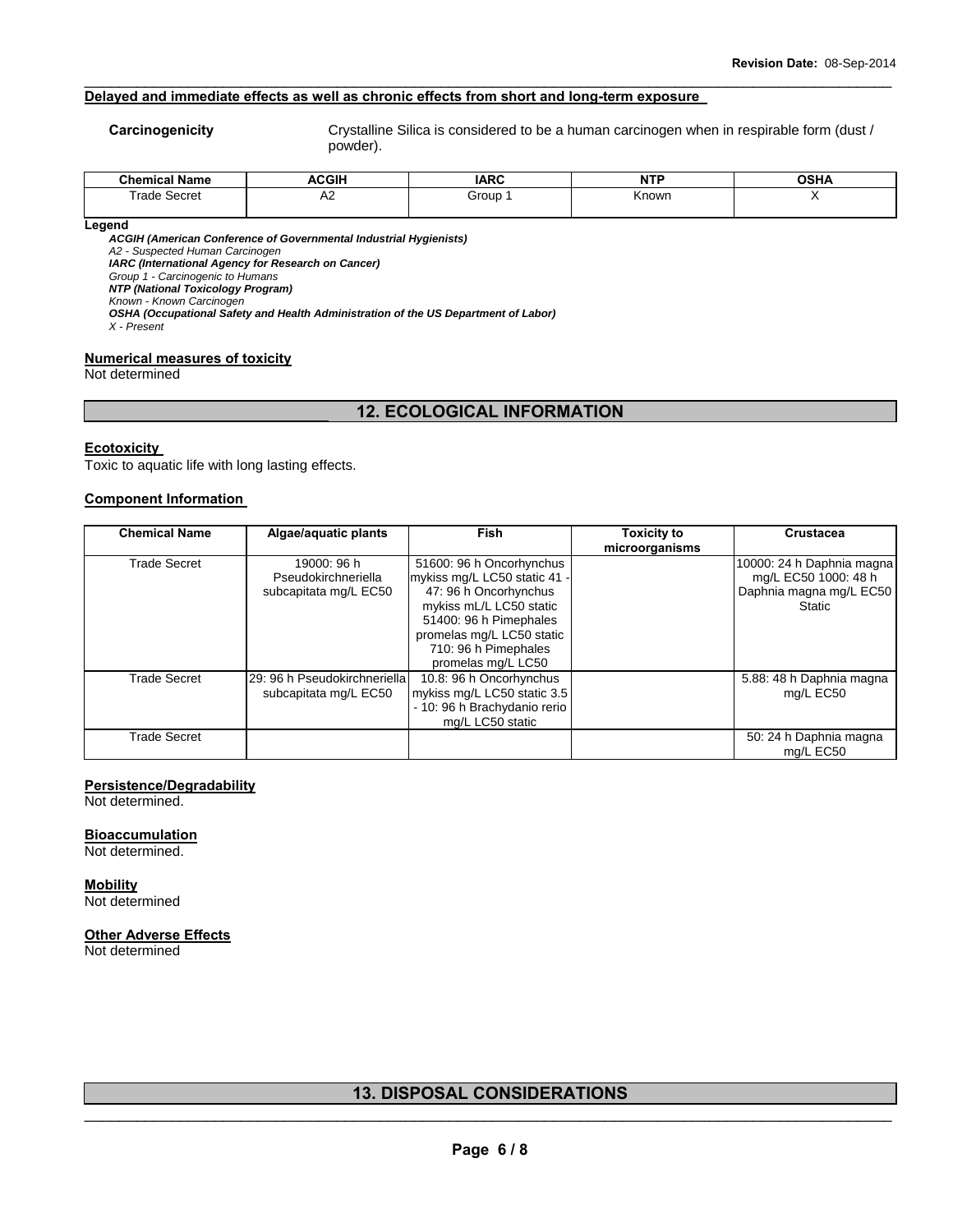| <b>Waste Treatment Methods</b>         |                                                                                                                                |  |  |
|----------------------------------------|--------------------------------------------------------------------------------------------------------------------------------|--|--|
| <b>Disposal of Wastes</b>              | Disposal should be in accordance with applicable regional, national and local laws and<br>regulations.                         |  |  |
| <b>Contaminated Packaging</b>          | Disposal should be in accordance with applicable regional, national and local laws and<br>regulations.                         |  |  |
|                                        | <b>14. TRANSPORT INFORMATION</b>                                                                                               |  |  |
| <b>Note</b>                            | Please see current shipping paper for most up to date shipping information, including<br>exemptions and special circumstances. |  |  |
| <b>DOT</b>                             | Not regulated                                                                                                                  |  |  |
| IATA                                   | Not regulated                                                                                                                  |  |  |
| <b>IMDG</b><br><b>Marine Pollutant</b> | This material may meet the definition of a marine pollutant                                                                    |  |  |
| <b>15. REGULATORY INFORMATION</b>      |                                                                                                                                |  |  |

 $\_$  ,  $\_$  ,  $\_$  ,  $\_$  ,  $\_$  ,  $\_$  ,  $\_$  ,  $\_$  ,  $\_$  ,  $\_$  ,  $\_$  ,  $\_$  ,  $\_$  ,  $\_$  ,  $\_$  ,  $\_$  ,  $\_$  ,  $\_$  ,  $\_$  ,  $\_$  ,  $\_$  ,  $\_$  ,  $\_$  ,  $\_$  ,  $\_$  ,  $\_$  ,  $\_$  ,  $\_$  ,  $\_$  ,  $\_$  ,  $\_$  ,  $\_$  ,  $\_$  ,  $\_$  ,  $\_$  ,  $\_$  ,  $\_$  ,

# **International Inventories**

**TSCA** One or more ingredient(s) in this product is listed on the TSCA inventory

**Legend:** 

*TSCA - United States Toxic Substances Control Act Section 8(b) Inventory* 

# **US Federal Regulations**

# **CERCLA**

| <b>Chemical Name</b> | <b>Hazardous Substances RQs</b> | <b>CERCLA/SARA RQ</b> | <b>Reportable Quantity (RQ)</b> |
|----------------------|---------------------------------|-----------------------|---------------------------------|
| <b>Trade Secret</b>  | 1000 lb                         |                       | RQ 1000 lb final RQ             |
|                      |                                 |                       | RQ 454 kg final RQ              |

# **SARA 313**

Section 313 of Title III of the Superfund Amendments and Reauthorization Act of 1986 (SARA). This product does not contain any chemicals which are subject to the reporting requirements of the Act and Title 40 of the Code of Federal Regulations, Part 372

# **CWA (Clean Water Act)**

| Component                       | <b>CWA - Reportable</b><br>Quantities | <b>CWA - Toxic Pollutants CWA - Priority Pollutants</b> | <b>CWA - Hazardous</b><br><b>Substances</b> |
|---------------------------------|---------------------------------------|---------------------------------------------------------|---------------------------------------------|
| Trade Secret<br>$<$ 5 $\degree$ | 1000 lb                               |                                                         |                                             |

# **US State Regulations**

# **California Proposition 65**

This product contains the following Proposition 65 chemicals.

| .<br>. Gnem.<br>панк          | <br>$-$<br>Calii<br>75 L<br>งอ<br>ша |
|-------------------------------|--------------------------------------|
| rade<br>$-$ - $-$<br>ا با این | :arcınoqer<br>                       |

# **U.S. State Right-to-Know Regulations**